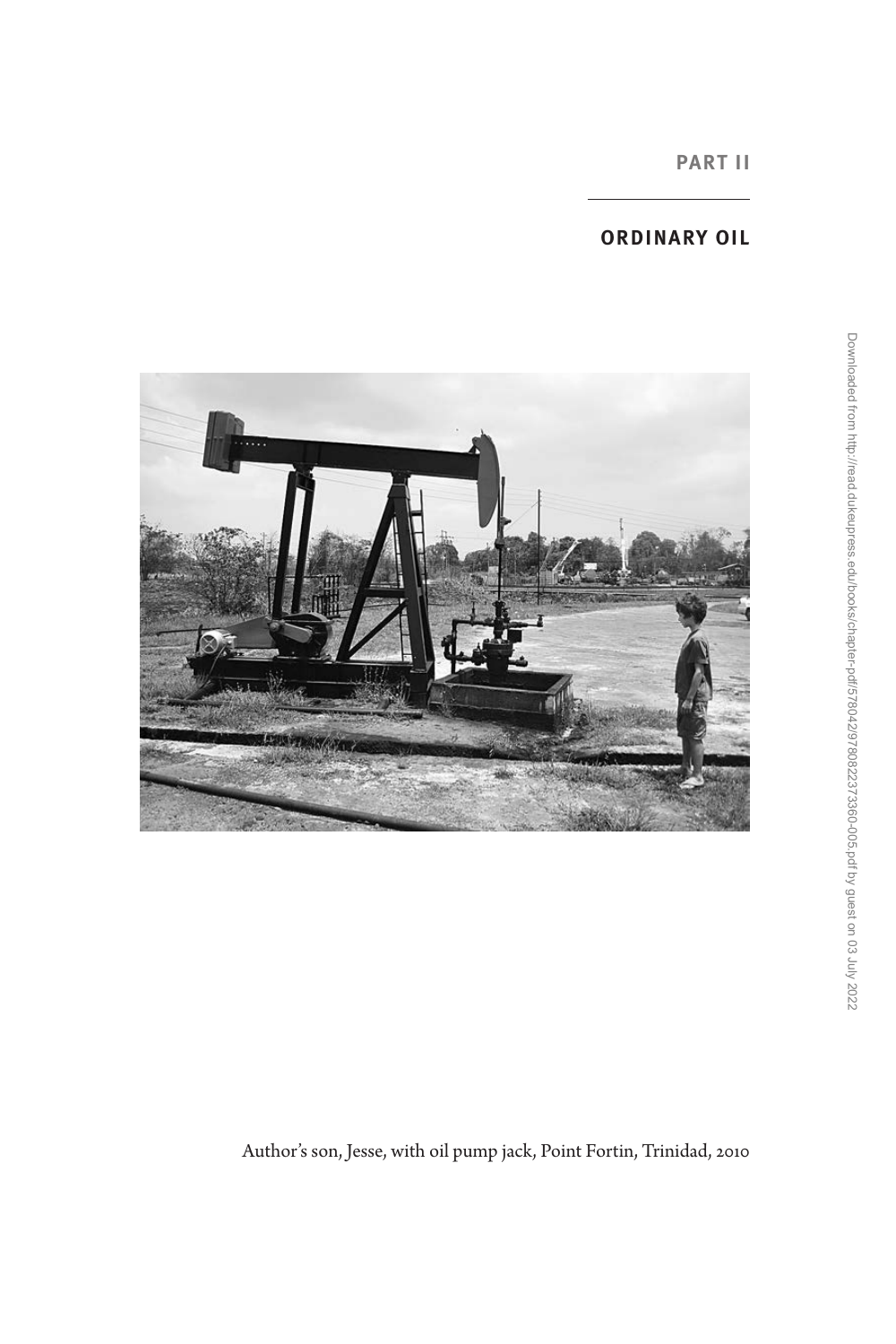SILENCES ARE NOT ALWAYS QUIET. They can resound with noise and quite articulate speech. They are, as I wrote in the in troduction, the absences that present a shape. This second half of *Energy without Conscience* explores the contours and discourses surrounding—and, in a sense, obstructing—what is for me the core issue: a moral reckoning with hydrocarbons and a sense of responsibility for climate change. Oil appears all too banal and ordinary. In this more ethnographic section, my informants grap ple with notions of plenty (chapter 3), with industrial accidents in their neighborhoods (chapter 4), and with environmental vic timhood (chapter 5). Expert and popular opinions proliferate in what seems like a robust debate. Yet nearly all participants draw back from the cliff 's edge. They refuse to consider questions of conscience: if (rather than how fast) one should produce oil, or whether oil is intrinsically (not incidentally) harmful, or whether they have perpetrated (not merely suffered from) climate change. In my fieldwork, a handful of self-aware geologists and policy makers appreciated these dilemmas. Far more often, their own expertise and activism proved so interesting that it distracted them from considering alternatives. Perhaps—if silences are loud—then complicity is diverting and fulfilling in this way. My informants did not cover up a shameful secret, as one might imag ine knowing perpetrators of harm to do. Climate change, they un derstood, was important, and they would deal with it. But they always found something more pressing: oil to locate, toxins to fight, or worse offenders to indict. This is the most widespread, least reproachable form of complicity: an earnest pursuit of local, immediate, rather ordinary concerns in the run up to apocalypse. Like stewards rearranging deck chairs on the *Titanic*, one can eas ily lose a sense of proportion.

But who I am to criticize these well-meaning Trinidadians? Many of them, after all, cope with economic circumstances far more adverse than those of a university professor (although the energy executives enjoy far better conditions). Before such sub alterns, ethnographers usually defer. Waiter-like in their humility,